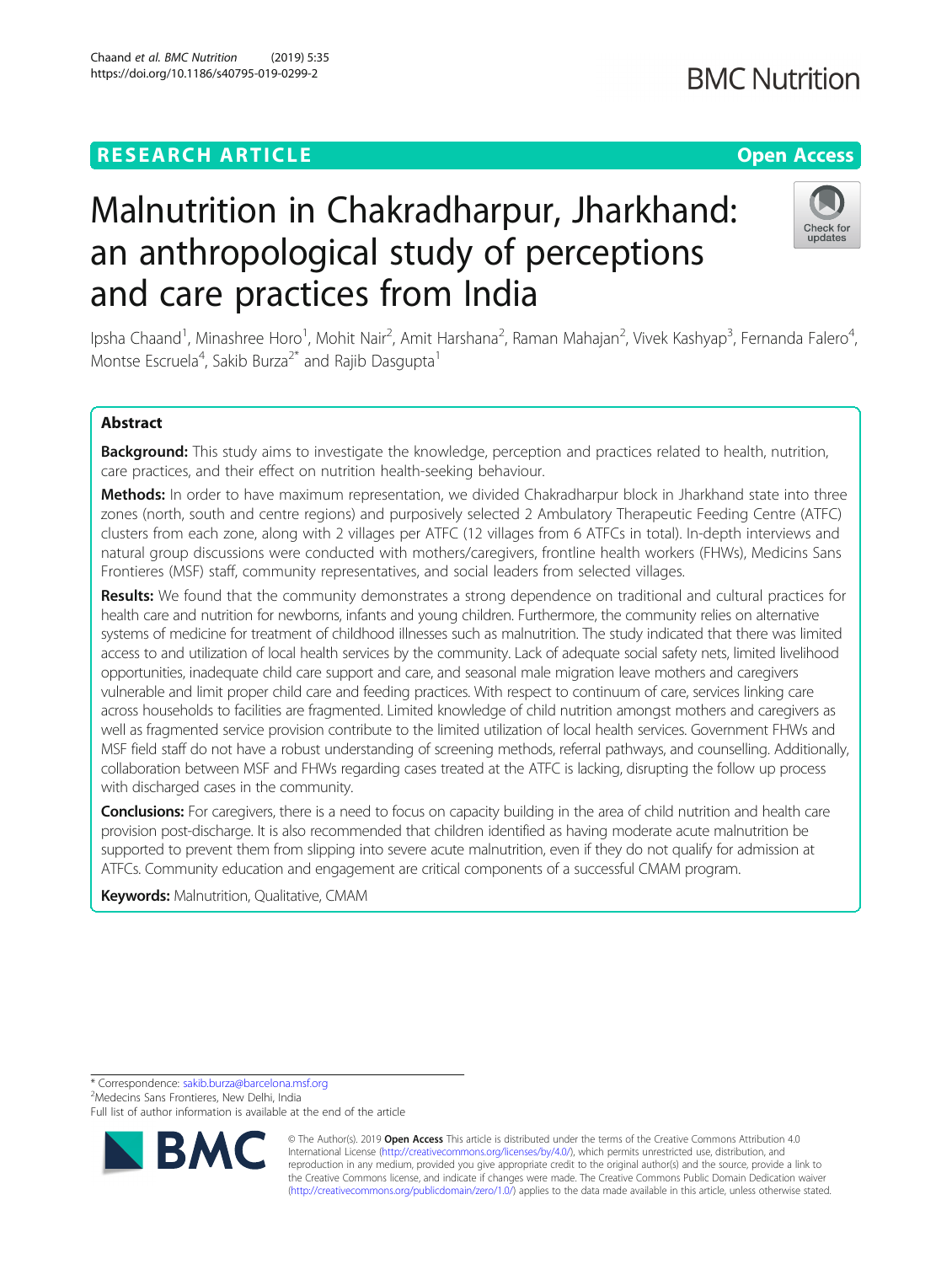## Background

Child undernutrition continues to occupy a significant share of the global health burden: in total, around 161 million children under-five (U5) are chronically malnourished, 99 million children are underweight, and 45% of child deaths are attributable to malnutrition [\[1](#page-10-0)]. Despite robust economic growth, India is home to 40% of the world's malnourished children and 35% of low birth weight infants in developing nations [[2](#page-10-0)]. Indian states with chronic poverty and chronic hunger exhibit both severe acute malnutrition (SAM) as well as severe chronic malnutrition (SCM) (i.e. severe wasting and severe stunting) [[3](#page-10-0)].

Chronic malnutrition in India is largely attributed to poor complementary feeding, especially during the first year of life [\[2\]](#page-10-0), intergenerational malnutrition [\[4](#page-10-0), [5\]](#page-10-0), poor or limited ante-natal care (ANC), poor immunization coverage, high work load on mothers, and lack of state intervention in child care [[6](#page-10-0)].

Jharkhand experiences high levels of multi-dimensional poverty with 88% of the population classified as poor, according to the multi-dimensional poverty index (MPI). The state also had a relatively slow reduction of poverty and a low monthly per capita expenditure  $(MPCE)^1$  between 2004 and 2012. The incidence of rural poverty in the state decreased from 65.5 to 42.9% during this period, but continues to be substantially higher than the national average [[7](#page-10-0), [8\]](#page-10-0). The state fares poorly on both the Hunger Index (ranked 16 out of the 17 major states) and undernutrition indicators: more than one in every four children are severely underweight and about one in three are wasted. These indicators are even worse among tribal communities within the state.

Previous studies have explored the seasonal patterns and cycles through which the chronically poor acquire food and uncovered complex mechanisms adopted by tribal households during periods of food insecurity for managing food supplies. Safety-net programs also fall short of needbased expectations and fail to achieve desired impacts, particularly in the context of women and children [\[9\]](#page-10-0).

A recent study conducted in the state highlighted the unsatisfactory performance of the Integrated Child Development Scheme (ICDS) and finds a mismatch between poor demand for ICDS services and irregular supply of the offered services from the system [\[10\]](#page-10-0). Despite repeated emphasis on management of under-nutrition among under-5 children, existing health services are yet to respond to this challenge in any significant manner [[11](#page-10-0)]. Infant and young child feeding (IYCF) practices are highly inadequate and age inappropriate; these include aspects of breast feeding, complementary feeding, feeding during illness, and discordance between mothers' knowledge and practices [\[12\]](#page-10-0). The state witnessed a 13% decline in adequate infant and child feeding from the National Family Health Survey (NFHS) 3 to NFHS 4 [[13](#page-11-0)].

Nutrition rehabilitation models in India - through Malnutrition Treatment Centres (MTC) or Community-based Management of Acute Malnutrition (CMAM) - currently seek to treat Severe Acute Malnutrition (SAM). Evidence indicates that the incidence of default from these treatment programmes and relapse rates in malnourished children are high; understanding the drivers behind this will be critical in ensuring a successful community-based service [\[14](#page-11-0)–[16](#page-11-0)].

The specific objectives of this study were to:

- a) understand community perceptions of malnutrition and its effect on nutrition related health-seeking behaviour.
- b) investigate causes and determinants of malnutrition.
- c) examine social, economic and cultural structures at the community level and their implications on continuum of care (CoC).
- d) provide operational recommendations to guide the development of community interventions in relation to CMAM programs, health promotion, and prevention of malnutrition.

## **Methods**

### Study location

We purposively selected Chakradharpur block in West Singhbhum district due to the presence of functional ambulatory therapeutic feeding centres (ATFCs). The Medecins Sans Frontieres (MSF) program in Chakradharpur block is based on a CMAM model: a standard CMAM program consists of treatment sites (ATFCs) close to the community where children with uncomplicated SAM, who constitute the majority of patients (70–85%), can be seen on a weekly basis. SAM children with associated medical complications which require specialized medical attention are admitted to an inpatient facility known as a Malnutrition Treatment Center (MTC). The MSF CMAM program includes a cluster of 30 ATFCs distributed all over Chakradharpur block. ATFCs are located close to the communities they serve, and each ATFC cluster covers approximately 5–6 villages.

The total block population is 197,953, with 18 panchayats and 183 villages (169 inhabited and 14 un-inhabited) according to Census data from 2011. The block is predominantly populated with tribal communities (62%), with a relatively small Scheduled Caste population (approximately 5%). The tribal population is predominantly comprised of Ho tribes and the main language is Ho, along with Santhali and Mundari.

West Singhbhum has four functional MTCs. MTC Chakardharpur (located at the Block Health Center) and MTC Chaibasa (located at the District Hospital) were purposively selected to map the patient flow of SAM cases from the selected block.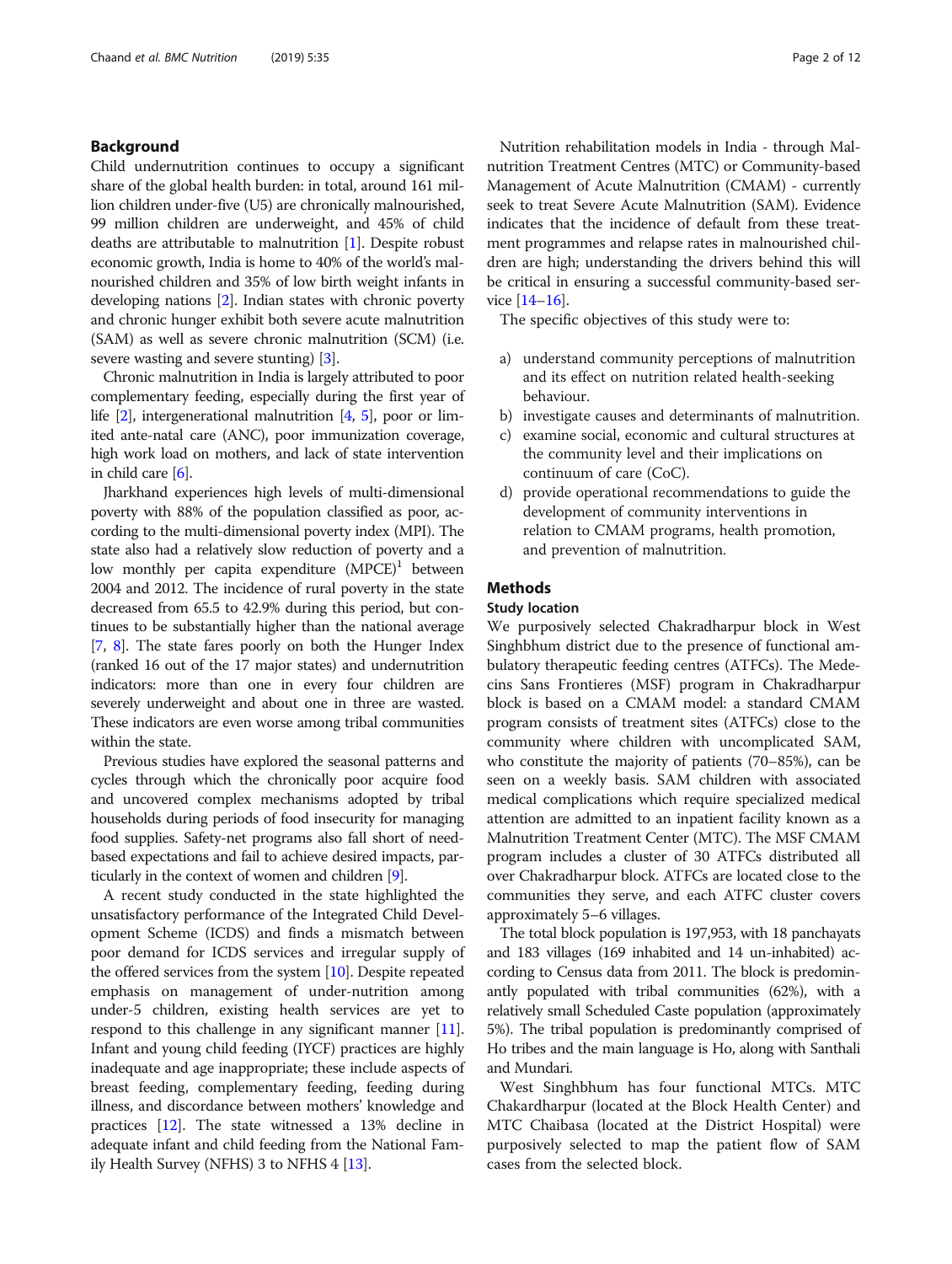## Study design

We adopted a maximum variation sampling approach to purposefully sample for population heterogeneity and maximum representation. We divided the block into three zones representing the north and south (hilly areas with thick forest cover) and central regions (plain/valley areas).

All villages are a mix of tribal and non-tribal households. We selected two ATFC clusters from each of the zones. Two villages were purposively selected based on their location: one village was located closest to the ATFC and the other farthest from the ATFC. Twelve villages from 6 ATFC clusters were selected (Table 1); 6 villages had maximum saturation of ATFC services and 6 villages were unserved by any ATFC.

Two categories of mothers/caregivers were selected for this study:

- a) Mothers/caregivers accompanying children to the MTC (admitted in the MTC and completed a minimum stay of 7 days), in order to understand institutional care issues.
- b) Mothers (of children aged 6 months to 5 years) from the selected villages who are available and willing to participate, in order to understand community and village level issues.

We also purposively selected frontline health workers (FHWs), such as angwanwadi workers (AWW), auxiliary nurse midwives (ANMs), and accredited social health activists (ASHAs, interchangeably known as Sahiyas). The study also included MSF staff, nursing staff at MTCs, health educators, nutritional link workers (NLWs), nursing staff working at the selected ATFCs, and community representatives from Panchayati Raj Institutions (PRI) as well as village leaders (known locally as Mundas).<sup>2</sup>

The study was conducted in two phases. The first phase of data collection occurred over a period of 4 months, wherein the team conducted 5 natural group discussions (NGDs) with tribal mothers and 2 NGDs with non-tribal mothers across the three zones. Additionally, the team conducted in-depth interviews with 23 FHWs (5 AWWs, 13 Sahiyas, and 5 ANMs), and 7 community representatives (Table 2).

Table 1 Village selection

| Zone    | ATFC.          | Villages                 |
|---------|----------------|--------------------------|
| North   | Kamegera       | Harjoda, Hoyohatu        |
|         | <b>Bharnia</b> | Hatnabera, Dhukri        |
| Central | Chainpur       | Chandri, Dhutkundi       |
|         | Roladih        | Sarjomhatu, Hathnatodang |
| South   | Baipi          | Bordiri, Boiysai         |
|         | Tuiya          | Saqipi, Sirkapi          |

| <b>Table 2</b> In-depth interviews -- Respodent catgories and |  |  |
|---------------------------------------------------------------|--|--|
| numbers                                                       |  |  |

| Respondent category                      | Number of respondents |  |  |  |
|------------------------------------------|-----------------------|--|--|--|
| <b>Mothers</b>                           | 29                    |  |  |  |
| Accredited Social Health Activist/Sahiya | 13                    |  |  |  |
| Auxiliry Nurse Midwife                   | 5                     |  |  |  |
| Anganwadi workers                        | 5                     |  |  |  |
| Community representatives                |                       |  |  |  |
|                                          |                       |  |  |  |

Following this initial phase, the team translated the data from Ho, Santhali and Hindi into English and conducted a preliminary analysis. The data was backtranslated for quality assurance. Three members of the research team read each of the transcripts, and generated codes for themes emerging from the data. Data was inductively and deductively analysed, as some themes were pre-determined from the literature review while others emerged organically. Data was analysed separately for different stakeholders and reanalysed to assess similarities and differences in perceptions and practices across stakeholders. A final coding framework emerged by consensus among the three researchers.

Following this phase of analysis, researchers conducted further fieldwork for non-formal, unstructured interviews with all stakeholders in order to triangulate findings and conduct respondent validation (Table 3). Detailed field notes were prepared and some additional perspectives emerged; the interactions continued until saturation was attained.

Separate, semi-structured interview guides were prepared for the various stakeholder groups. The tools were prepared in English, and subsequently translated and back-translated from English to Hindi for quality assurance purposes. Data collection and analysis took place concurrently; hence, quality assurance was integrated directly into the approach through course corrections. The team took great caution to translate and transcribe audio recordings, including all words, phrases and pauses in conversation, as accurately as possible. The final data was triangulated through transcripts from unstructured interviews and facility observations using checklists in 8 different ATFC units, MTC Chakradharpur, as well as MTC Chaibasa.

|            | <b>Table 3</b> Respondent categories and numbers for non-formal |  |  |  |
|------------|-----------------------------------------------------------------|--|--|--|
| interviews |                                                                 |  |  |  |

| Respondents for<br>non-formal interactions | Number of participants                                                      |
|--------------------------------------------|-----------------------------------------------------------------------------|
| <b>Mothers</b>                             | 35 (10 mothers from 6 villages, 14<br>mothers at ATFCs, 11 mothers at MTCs) |
| Doctors (MSF)                              | 4                                                                           |
| MSF program staff                          | 29                                                                          |
|                                            |                                                                             |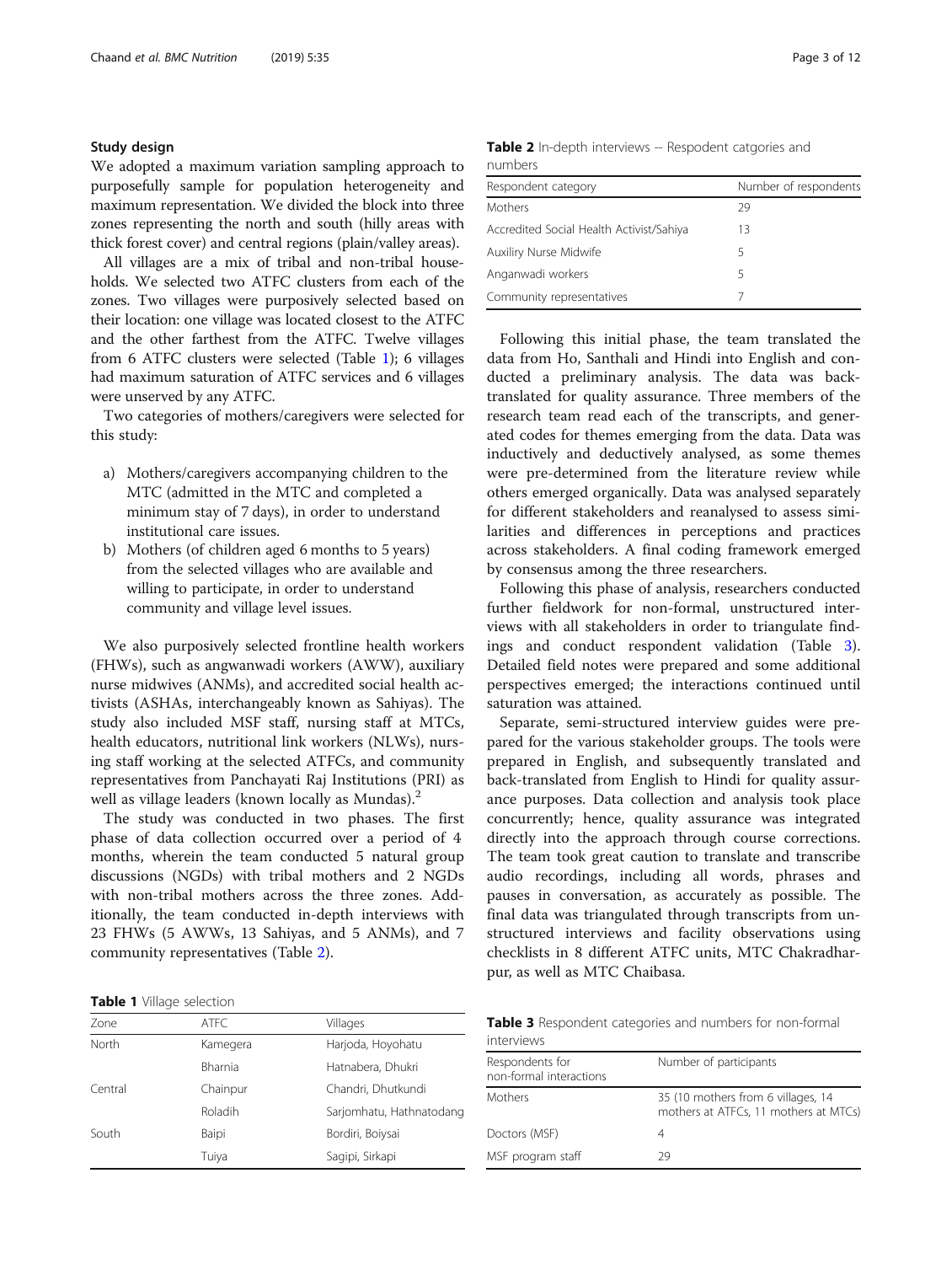## Results

## Perceptions and practices regarding malnutrition at the community level

## Preference for home births is linked to initiation of breastfeeding

Home births are preferred by mothers over institutional delivery. Decisions regarding institutional births are made on the basis of distance, time (hour of the day), availability of monetary resources, availability of transport, duration of pre-labour, availability of health care personnel accompanying the women, and previous care experiences.

"It is more feasible for us to give birth at home because at least we manage the basic things at home. For example, like now (winter season), if we go to the hospitals for the child's delivery, there is no proper facility. The hospital room or ward becomes so cold that it is very difficult to stay there. At least we manage to get fire wood that we use to keep the room warm where the mothers give birth. This is why most of us do not prefer to go to the hospitals, but instead choose birthing at home with the help of *dai* (traditional midwife) and elderly women." [Mother, tribal]

Women who gave birth at an institution reported to have initiated breastfeeding within an hour of birthing. In contrast, the majority of women who birthed their babies at home reported intiation of breastfeeding between 2 and 3 h post-delivery, which occasionally extended till the next day.

"I breastfed my baby for the first time 2-3 hours after birth. I fed the baby only after cleaning was completed by the dai at home; it takes time for the cleaning process to finish. And then I cleansed my nipples and threw a few drops of the thick yellow milk before starting to feed it to the newborn." [Mother, tribal]

## Delayed onset of lactation

Women from tribal communities believe that breast milk is the first thing that their children should have, but often compensate for delayed onset of lactation by feeding rice starch and dairy milk. A newborn is fed just enough rice starch and/or milk to quench their thirst: "During the birth of my first baby, it took 3 days for onset of breast milk. Until then, I gave rice starch whenever the child was thirsty" [Mother, tribal]. Mothers also take  $cues<sup>3</sup>$  from the baby to determine the frequency of breastfeeding: "How shall I remember the number of times my baby was breastfed? Whenever the child starts crying, we know that the child should be fed immediately. If the child is silent, it means that she is not hungry at that time" [Mother, tribal].

## Complementary feeding varies between geographic regions (forest vs. plains)

Once mothers start to lactate, breastfeeding is initiated and continued for a minimum of 6 months to a maximum of 1 year. Breastfeeding is genrally exclusive and depends on the mothers' understanding. Most mothers in the central zone reported exclusively breastfeeding children at least for a period of 6 months. They started giving water to their children only after 6–7 months, as many feared that children might choke if they were given water at an early age. Mothers from the north and south zones (forest regions) understood exclusive breastfeeding as the absence of any solid food in the daily diet of the baby: "I have never given any solid food other than breast milk to my son until the age of 7 months. However, yes, at the age of 3 months, I started giving him water during the summer season because the child gets thirsty very frequently" [Mother, tribal].

We found evidence of both early (3 to 6 months) as well as late (upto 1 year) initiation of complementary feeding. The most commonly fed items are water, biscuits, bread, fried fritters, rice and pulses. Mothers reported initiating complementary feeding depending on the perceived ability of the children to accept complementary food. "Whenever I am having my meal, I feed her a very little amount of the same food and she got used to it very easily. Then, I realised that I can feed her solid food [and] I gradually started increasing the amount of feed" [Mother, tribal]. Non-tribal mothers start feeding complementary food once the ritual of 'muh joothi'<sup>4</sup> is performed.

## Rearing practices affect dietary consumption patterns

Children are generally fed by their mothers. When children are able to eat independently, mothers give them food in a separate utensil and leave them to eat with their own hand. Once mothers return to regular work hours, these children are looked after by elders, older siblings, or neighbours. Children are fed up to three meals a day, often consisting of convenience foods, to keep them satiated until the mother returns from work. "Every day before leaving for my work, I leave Rs. 10-20 with my elder daughter to buy something like biscuits or some *pawroti* (breads) from the nearby shops when my younger child gets hungry. This is to keep him going till I get back home in the evening. After that, I feed him breastmilk" [Mother, tribal].

## Preference for unhealthy, convenience foods

Consumption of convenience foods is common and depends on: (a) affordability, (b) availability of caregivers, (c) onset of breast milk, and (d) mothers' work. Although all mothers give some amount of foods such as biscuits and packed snacks to their young ones, these foods are fed once in a while. Families that can afford packed snacks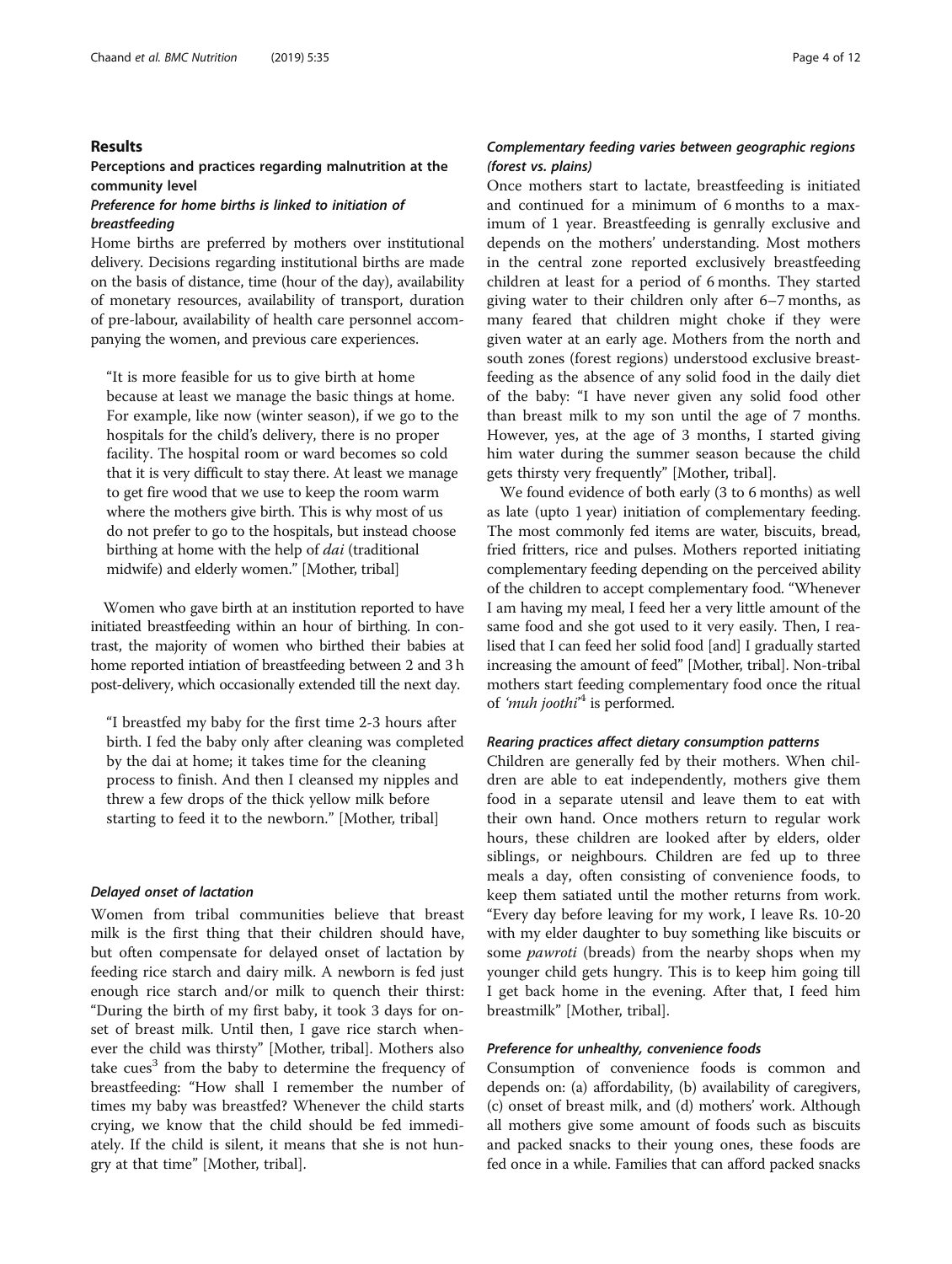usually feed biscuits or similar snacks worth Rs. 5–10 to children once a day. Women reported feeding biscuits after softening them in water to make them palatable for children or using rice starch as a substitute for breastfeeding. "During delayed onset of lactation, the only option for me is to feed my child with rice starch" [Mother, tribal].

Some mothers reported a preference for feeding green leafy vegetables (katai, saru, munga, jhara, khesari and chana), since they were perceived to be nutritious for children. These green vegetables are cooked in rice starch and fed along with boiled rice. The community depends on forest produce, namely seasonal leaves, flowers, fruits, and tubers. Potato and dal with boiled rice are the most common foods consumed by households during most months and children are also fed the same diet.

### All illnesses are not the same

The most common illnesses among children were diarrhoea, cough, cold and malaria. All diarrhoeal episodes do not alarm the mothers. Mothers/caregivers do not provide any special care to children if they pass stool up to 3–4 times a day, waiting instead to see if the situation resolves itself. They start worrying when the child appears weak and the stool begins to emit a foul smell and the frequency increases to 5–6 times a day: "For the very first time, when my son was having loose stools, then his face and eyes started becoming so dull. He became so skinny and his limbs became thin. He was not active while playing and gradually became so lethargic." [Mother, non-tribal]. If he has a sickness like *'chor data/chor dant*',<sup>5</sup> then he will start passing stools throughout the day in frequent intervals. If it reaches to 6–7 times a day and has a foul smell too, then we realize that the child is unwell and might be sick" [Mother, tribal]. The other illness of concern is cerebral malaria, which can be fatal.

## Perceptions of severity determine care seeking behavior

Care seeking behaviour within the community depends on their (a) perception of causality and (b) seriousness of illness episodes. The choice of provider varies depending on the illness and perceived credibility. Homebased care (through local health traditions) is generally practiced for common childhood ailments (fever, cough, cold and diarrhoea).

Fevers or a cough and cold generally do not concern parents/caregivers unless children frequently fall ill or lose appetite. In such cases, the first points of contact are the traditional health practitioners<sup>6</sup> or faith healers<sup>7</sup> who determine whether the child is suffering from the effect of an evil eye, fever, or brain malaria, and provide suitable treatment or a 'tabij' (amulet) after offering prayers. If a child frequently passes foul smelling stool 6–7 times per day, they identify this as 'chor data/chor dant' and seek treatment from traditional healers.

## Lack of autonomy among mothers

Mothers lack autonomy when it comes to dietary practices, early child care and feeding, and access to health care: "I never take any decisions alone about where to take my child for treatment. It is my husband and the in-laws who take decisions" [Mother, tribal]. While dietary practices for pregnant and lactating mothers and child feeding are governed by elders in the family, the decision to access health care and choose a care provider is also influenced by the husband and elders in the community.

#### Limited diet of mothers

Mothers follow a strict diet of non-spicy foods and their diet is limited to plain rice, dal and garlic to protect their infants from cold, indigestion, ulcers, or other infections. "We mothers are not allowed to have spicy food; we usually eat plain rice and dal only with one clove of garlic without any spices or vegetables until the child turns 6 months old. We are lactating mothers; if we eat such spicy foods, then the child will be unable to digest the milk and get diseases like mouth ulcer and sometimes boils too" [Mother, tribal]. Certain foods, such as drumsticks, puffed rice, banana and meat, are avoided by mothers until the child attains the age of 12 to 18 months.

The prevailing food practices for pregnant and breastfeeding mothers are not conducive to prevent malnutrition among mothers and children. There are strict norms as to what and how much food a woman can eat during pregnancy. "We are not allowed to have food three times a day. We are allowed only one meal a day by our mother-in-laws; [this practice] is supported by our husbands too" [Mother, tribal].

## Understanding malnutrition as "weakness"

The community has a traditional or *emic* understanding of malnutrition as generalized "weakness" among children. They have a set of explanations associated with this condition and seek care depending on the 'degree of weakness'. Mothers describe weakness as lethargy, inactiveness, wailing, becoming so thin that bones become visible, and inability to move. "I noticed that my child was not that active as my other children in the family. I started observing the difference in my child compared to the children of his age in this village. Unlike other children, he looks inactive, lethargic and even stopped playing. He started getting sick frequently with fever, cough, cold and frequent diarrhea. I ignored it many times thinking that it will be cured by treatment. However, once my child got severe diarrhea, he became extremely weak" [Mother, non-tribal].

Weakness is 'normalised;' there is not much concern unless the child reaches an extreme state of weakness or gets sick. "In my family, most of the members are very skinny. My daughter was also born very thin. Even her father is very skinny. So, it is normal for us" [Mother, tribal].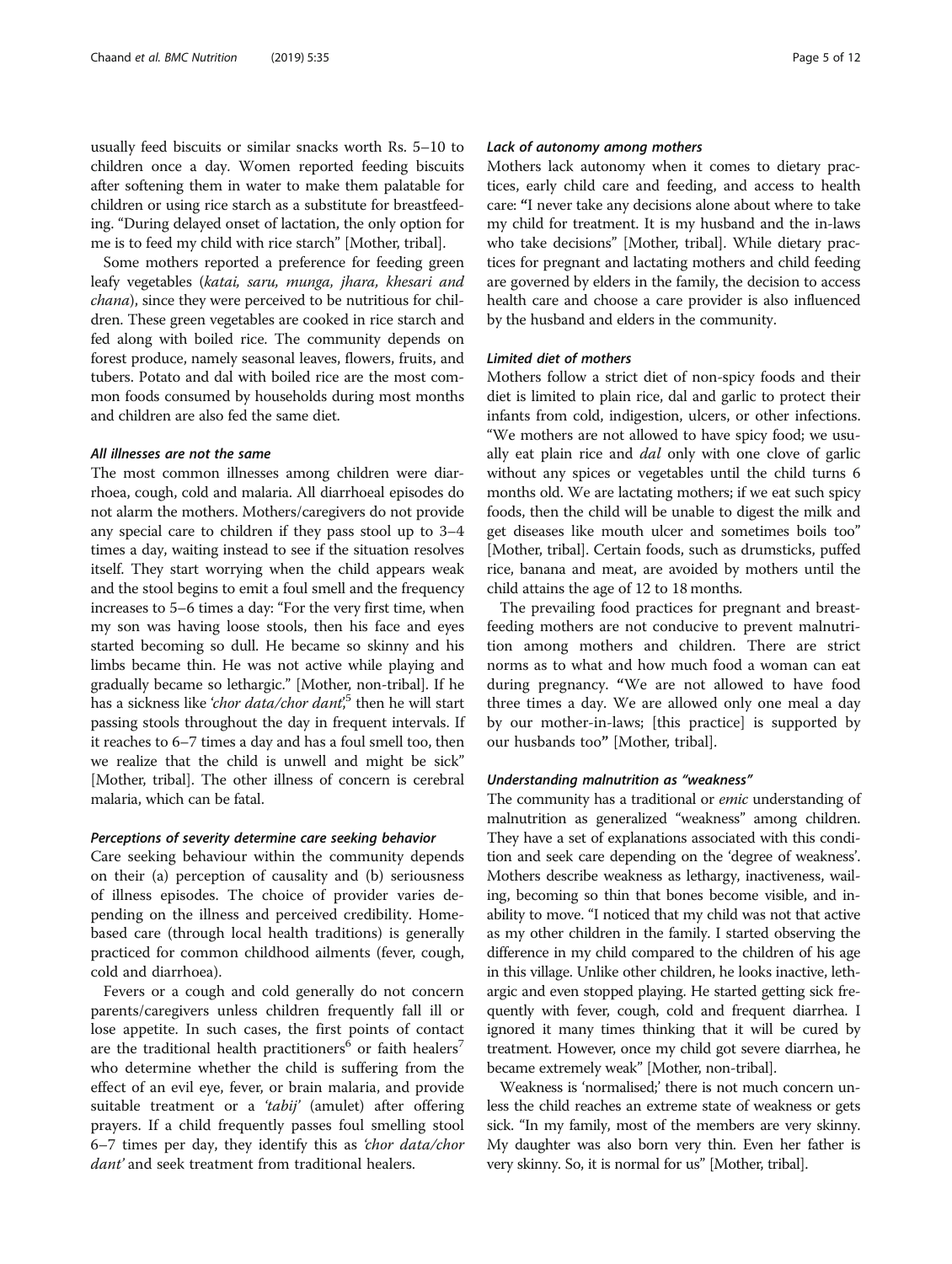In contrast, mothers having babies who were perceived to be healthy at birth get worried if their child starts becoming thin. "My child was gradually losing his weight and his limbs became so thin. This made me worried and I told my neighbours. One of the neighbours who is a Sahiya in another village told me about the ATFC running in the nearby villages, and to take my child for a checkup" [Mother, tribal].

### Weakness is caused by sickness or the evil eye

The community distinguishes two possible causes of weakness among children: (a) an outcome of sickness, and (b) evil eye. Mothers are able to correlate episodes of weakness and sickness. They perceive that since their children are weak, they fall ill frequently and become weaker and that such children require improved diet and care: "My child started getting sick very frequently. Every other week, he would fall ill or have a cough and cold. Because of the frequent illness, he started getting weak day by day. And I think that because of the weakness, he again gets sick easily, unlike my other children who get sick very rarely" [Mother, tribal].

If a child looses appetite, wails constantly, or becomes weak and lethargic despite adequate feeding and the absence of visible sickness, then the parents perceive this as an outcome of "evil eye" and seek treatment from faith healers who treat them for "nazar" (evil eye). The community reports that traditional healers often diagnose this later stage of weakness among children as *puni* or *dhena* and appropriate treatment is provided accordingly.

## Seeking care from qualified doctors in case of extreme weakness

In cases of extreme weakness with manifestations of lethargy, extreme thinness and wrinkles on skin, the families seek medical care from qualified/formal medical professionals in government and private hospitals even if the child is not suffering from any clear symptoms of illness such as fever, cough, cold or diarrhoea. At the same time, families often stay engaged with traditional health practitioners or faith healers. However, there is evidence of increasing awareness that a weak child can be treated at the ATFCs (set up by MSF).

## Limited access to primary healthcare services

In tribal villages, home visits post-delivery are made by the Sahiya only after Narta.<sup>8</sup> Mothers reported that they did not receive any counselling or support services for child care and feeding from FHWs during the first week. After *narta*, either the frontline workers come for home visits or the mothers are called to the AWC for recording the child's weight. Home visits are mostly limited to weighing the baby.

AWWs are responsible for providing daycare and nutrition support. AWWs have limited their activities to supporting Village Health Nutrition Days (VHNDs), recording weight measurements, and distributing supplementary nutrition. All mothers are not informed about the VHND; only those who are listed in the micro-plan for immunization of the child are informed and called by the Sahiyas. Mothers who attend VHND for immunization reported weighing their children on that particular month; the next weighing happens during the next immunization session.

## Mothers are not informed about weight measurements or changes

Mothers reported that the FHWs do not share weight measurements or MUAC readings. "No, I have never been told about the weight of my child after the VHND. I don't even know whether or not we are supposed to ask about it" [Mother, tribal]. Mothers reported that FHWs inform them when children are in the 'yellow or red' zone, and counsel them to feed their children "well": "When they measured my daughter's limbs with the tape, it came in as yellow. Then, I was told to feed her well with whatever is available with us" [Mother, tribal]. Since all mothers whose children are enrolled in ICDS do not visit each VHND, regular screening, early identification and referral of SAM cases for CMAM or facilitybased management gets delayed.

When children are identified as SAM or screened for malnutrition, Sahiyas and AWWs counsel the parents to visit the MTC at the anumandal hospital (First Referral Unit, Chakardharpur) for treatment. "In the ATFC, I have seen many children are getting cured and looking so healthy. Therefore, I decided to take my daughter to the ATFC for the treatment" [Mother, tribal].

## Malnutrition as a "new disease"

While mothers of children who have not received care at ATFCs identify a malnourished child as weak, mothers of children who are ATFC beneficiaries identify malnutrition as a form of illness (i.e. dhena-puni) occuring among young children (6 months to 2 years). The ATFC beneficiaries perceive kuposhan (malnutrition) as a new terminology or disease that has recently become popular. "Earlier, we were not aware of this new disease. In fact, most of us heard this name for the first time" [Mother, tribal]. These mothers believe that malnutrition can be cured by eating the ready-to-use therapeutic food (RUTF) packets provided by MSF.

## Understanding the context: the social determinants Poor food security

Agriculture is the primary activity to secure food as well as income. The lean season lasts for more than 6–8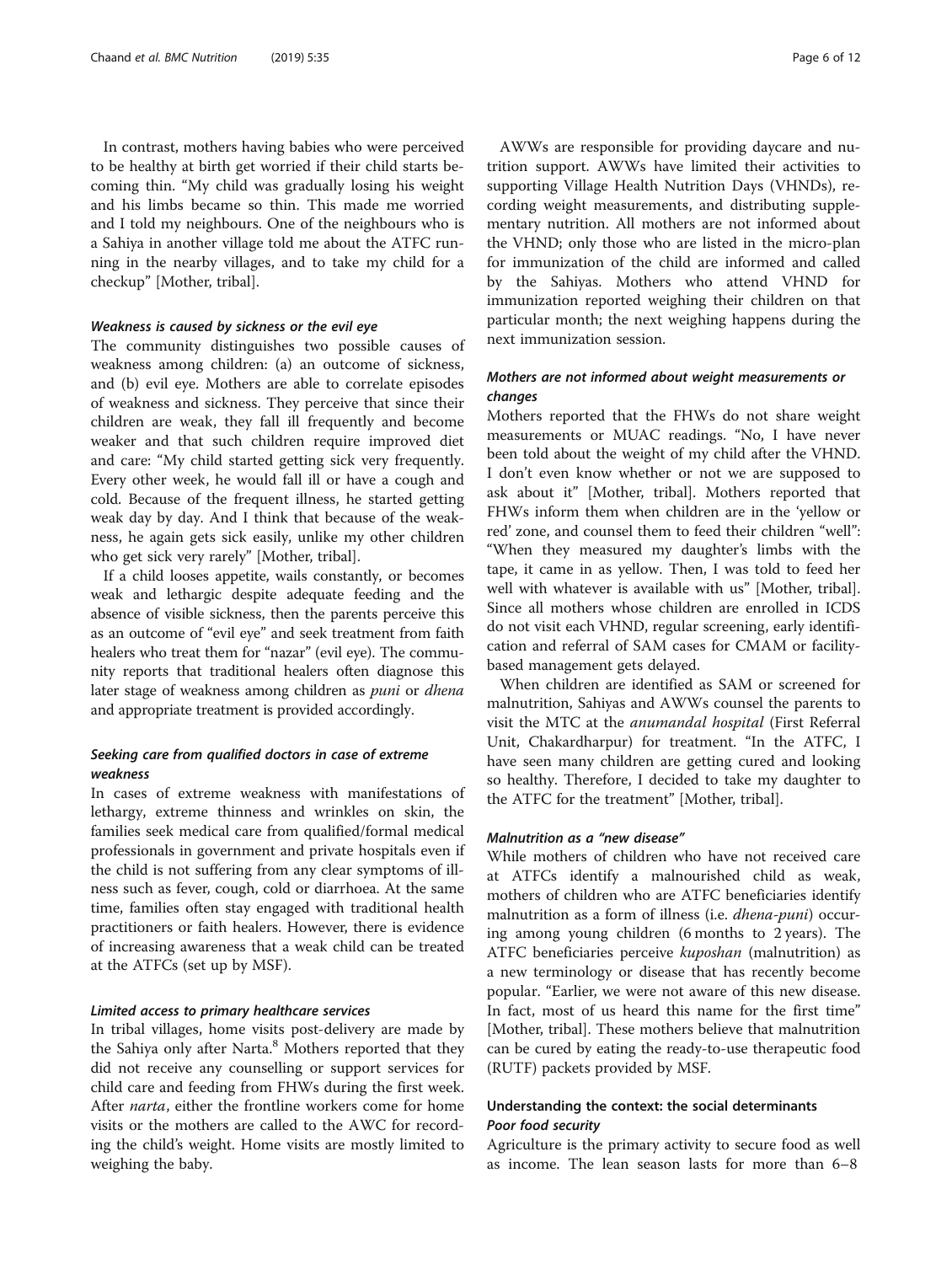months, leading to financial difficulties and food shortages [[17](#page-11-0)]. Limited means for income generation result in careful decisions on expenditure and poor dietary intake through the year. The staple diet comprises two meals of rice per day. Green vegetables are consumed only for a few months and dried leafy vegetables and tubers are primarily con-sumed during the lean season [[18](#page-11-0)]. Consumption of animal protein such as milk, egg and meat is rare [\[19](#page-11-0)].

## Seasonal migration

Seasonal male migration is a common practice among households from the peripheral villages/forest villages as one of the most important coping mechanisms for chronic poverty. Migration takes place in two cycles: post sowing of paddy and post harvest. This compounds the burden of child care, household chores, and income generation on mothers. Women from nuclear households, in particular, make trade-offs between child care and earning a livelihood, which has direct effects on timely child feeding, frequency of feeding, and access to health care. Healthcare, including care seeking for malnutrition, is delayed until the illness nearly turns into a crisis.

## Limited environmental resources

There is limited access to safe drinking water; shallow handpumps are the only community sources. These are installed by the public health engineering departments and the maintenance is supported through the funds of the Village Water and Sanitation Committee (VWSC). Hardly any households have toilets and open defecation is a common practice. There are no drainage facilities and small pools of waste water can be found in each house where utensils and clothes are washed.

#### Inadequate hygiene practices

Mothers and caregivers do not maintain adequate hygiene for children. Children are not bathed regularly and hand washing before eating or feeding is not a common practice. However, few mothers were particular about washing hands before feeding, especially mothers of children who were ATFC beneficiaries.

## Perceptions and practices by health providers Differing perceptions of malnutrition between state and MSF providers

AWWs and ASHAs/Sahiyas understand malnutrition as kamzori (weakness) in a child above the age of 6 months, caused by inadequate dietary intake. Some AWWs attributed malnutrition to the lack of birth spacing. "In my understanding, malnutrition is just weakness. When a child does not get good and healthy foods, it makes them weak gradually" [AWW]. On the other hand, MSF's Nutrition Link Workers (NLWs) are trained to disseminate health messages that describe malnutrition as a disease. They

believe that malnutrition among children can be cured through consumption of take-home rations (THR) and perceive RUTF as a medicine that can cure SAM.

## Health providers are underutilized

The role of ASHAs is limited to assisting mothers for ante-natal care (ANC), institutional delivery, and postnatal care (PNC). The ASHA/Sahiya is unaware of their role in visiting a mother once her child completes the first 6 months to initiate complementary feeding. An AWW is responsible for visiting newborns and mothers to encourage colostrum feeding, exclusive breastfeeding, and recording the weight of the newborn. None of the mothers reported being visited by AWW in the post-natal period. The activities of AWWs are limited to growth monitoring and distribution of supplementary nutrition. The role of the ANM (most qualified and trained among the three frontline cadres) is limited to providing services only through the VHND sessions: immunization, screening malnutrition and family planning.

#### Inadequate screening and identification of undernutrition

Screening and identification of undernutrition among infants at the household level is conducted by ASHAs till the age of 6 months. They undertake screening under the Integrated Management of Neonatal and Childhood Illnesses (IMNCI) within 3 weeks of birth. They also check the temperature and the weight of the newborn. A baby is identified as 'weak' if the temperature increases and weight decreases. For children above the age of 6 months, screening is done by ASHAs and weights are recorded at VHND sessions.

Prior to the MSF intervention, ASHAs used to screen only by weight-for-age (WFA) criteria; this has subsequently changed to mid-upper arm circumference (MUAC) criteria. However, this is not the case in every village; the participation and competence of the ASHAs in screening and identifying undernourished children in the most remote or forested villages is sub-par. Identification of undernourished children at the household level is mostly based on "physical appearance:" very skinny, extremely thin limbs and legs, bulging belly, if mothers inform them that a child's dietary intake is reducing continuously, or if the child does not enjoy meals.

## Frontline workers are not confident about the MUAC tape

The ASHAs were not confident in using the MUAC tape. They merely remember the colors of the MUAC tape; red is recognized as the zone where the child is identified as malnourished and yellow and green are both considered normal. Most do not understand the core concepts and the measurements. While entrusted with the primary responsibility of screening, ASHAs generally rely on AWWs and ANMs.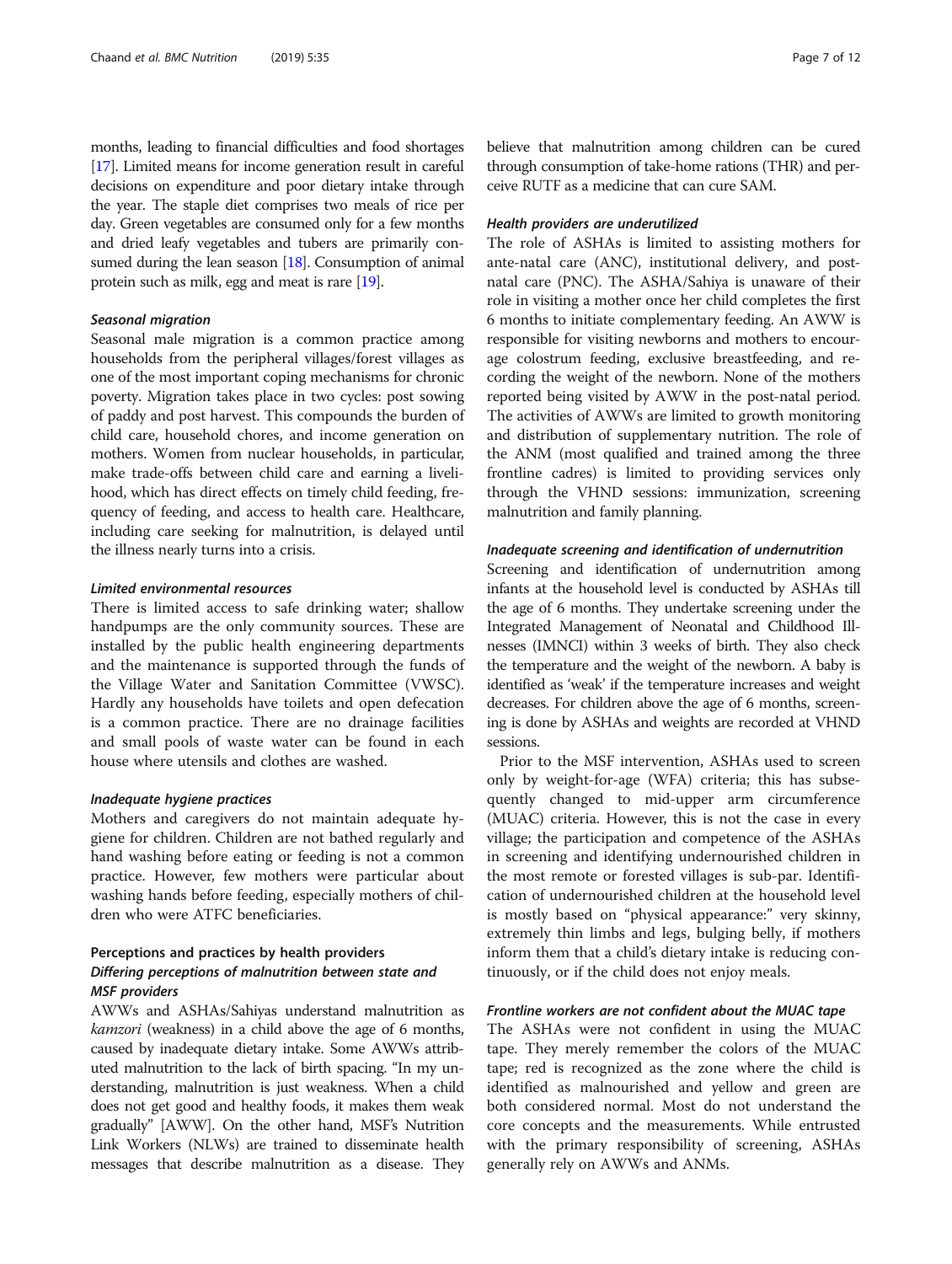## Counselling and referral pathways

The AWW weighs children and plots the growth chart at the VHND session with the help of the ASHA. MUAC is used for screening children above 6 months to identify malnutrition. If the child is identified as having moderate acute malnutrition (MAM), then the FHWs (ANM, ASHA, AWW) counsel mothers for supplementary nutrition feeds in the form of THR provided in the AWC and VHND and other nutritious foods such as fruits and vegetables. If they diagnose the condition as severe acute malnutrition (SAM), mothers are advised to report to the ATFCs or MTC (in case of medical complications).

In the MTC, severe illnesses or medical conditions are stabilized by admitting the children and categorising them as 'Phase I', 'Transition' or 'Phase II'. Children are categorized as Phase I in cases of medical complications, low appetite, or limited weight gain, and are treated with F75. Children are categorised in the transition phase when medical complications have stabilized or appetite has returned to normal and oedema is significantly reduced. After stabilization of appetite and medical complications, the child is transferred to phase II which entails continuing treatment at the ATFC. In cases of severe medical complications, children are referred to Chaibasa MTC for better treatment and proper medical care. Most of the referrals are through ATFCs and NLWs, often in collaboration with ASHAs. Children with medical conditions like acute diarrhea or severe weight loss may be admitted directly from nearby blocks or villages (based on the advice of ASHAs).

## Continuum-of-care (CoC) processes Gaps at the level of FHWs

There is grossly inadequate support for children discharged from ATFCs/MTCs. The ATFC team provides 1 month's stock of the RUTF packets after discharge. None of the AWCs provide extra THR to children who are discharged from the ATFC or MTC. The awareness level of AWWs regarding support programs, health care programs, and services for malnourished children are only restricted to the MTC. Most AWWs were not aware about the ATFC and its interventions. "I have heard about the people who are working for treatment of malnourished children. I have not visited the ATFC ever. I have never seen treatment of the malnourished child done at the ATFC" [AWW].

## Counselling and support services at MTC are not patient centric

Mothers accompanying children who are admitted to the MTC are provided a bed for staying with their child. Most of the time, there are other younger siblings who also accompany mothers to the MTC. Mothers are provided with three meals a day, drinking water, toilet and bathroom facilities, and transportation costs. Lactating mothers are provided with a ration comprised of cereals, pulses, vegetables, meats, eggs or fish once per week. Mothers reported that they did not like the food provided at the MTC. Rice is consumed three times a day by these communities, but the MTC provides wheat-based diets and relatively less rice. This creates dissatisfaction during longer stays. Mothers are individually counselled daily on feeding and weaning practices by the MTC team, which is comprised of on-duty doctors, nurses, and health educators, focusing primarily on nutrition and food intake (with an emphasis on local food items). Mothers are also involved in activities for psychosocial stimulation and counselled to let their children play with family members as well as the toys. However, advice during discharge is limited to nutrition counselling.

#### Poor follow-up by FHWs

Information is shared to the FHWs (generally the ASHA, not other FHWs) when SAM children are discharged from the MTC. MSF provides ASHAs with Rs. Two hundred as incentive support when a SAM child is cured. Follow-ups are therefore not conducted by other FHWs and occasionally skipped by the ASHA despite incentives. "In total, I have been paid at least Rs. 300/ for the identification and admission of identified children to the ATFC. During admission, I have been paid Rs. 100/- and rest Rs. 200/- was given at the time of discharge- that means [after] the child gets cured" [ASHA]. Only ASHAs reported visiting ATFCs when SAM children are recruited to the program.

## Procedural changes in active screening have created confusion

Pre-MSF CMAM ASHAs conducted active screening at the household level and passive screening at the VHND sessions to identify children with Grade III and Grade IV malnutrition (for referral to the MTC) prior to MSF intervention. The screening tools were WFA and the MUAC tape at the village level.

Post-MSF CMAM After MSF intervention through the CMAM programme, the FHWs conduct screenings with the MUAC tape and identify SAM cases in the village and refer them to the ATFC. At present, only the ASHA conducts screening at the household level. The identified SAM cases are then referred to the ATFCs; however, most ASHAs had not referred SAM children for the last several months.

There is confusion among FHWs between the two methods of identifying malnourished children. Earlier, they were acquainted with the grading system of identification, but with the introduction of the MUAC method,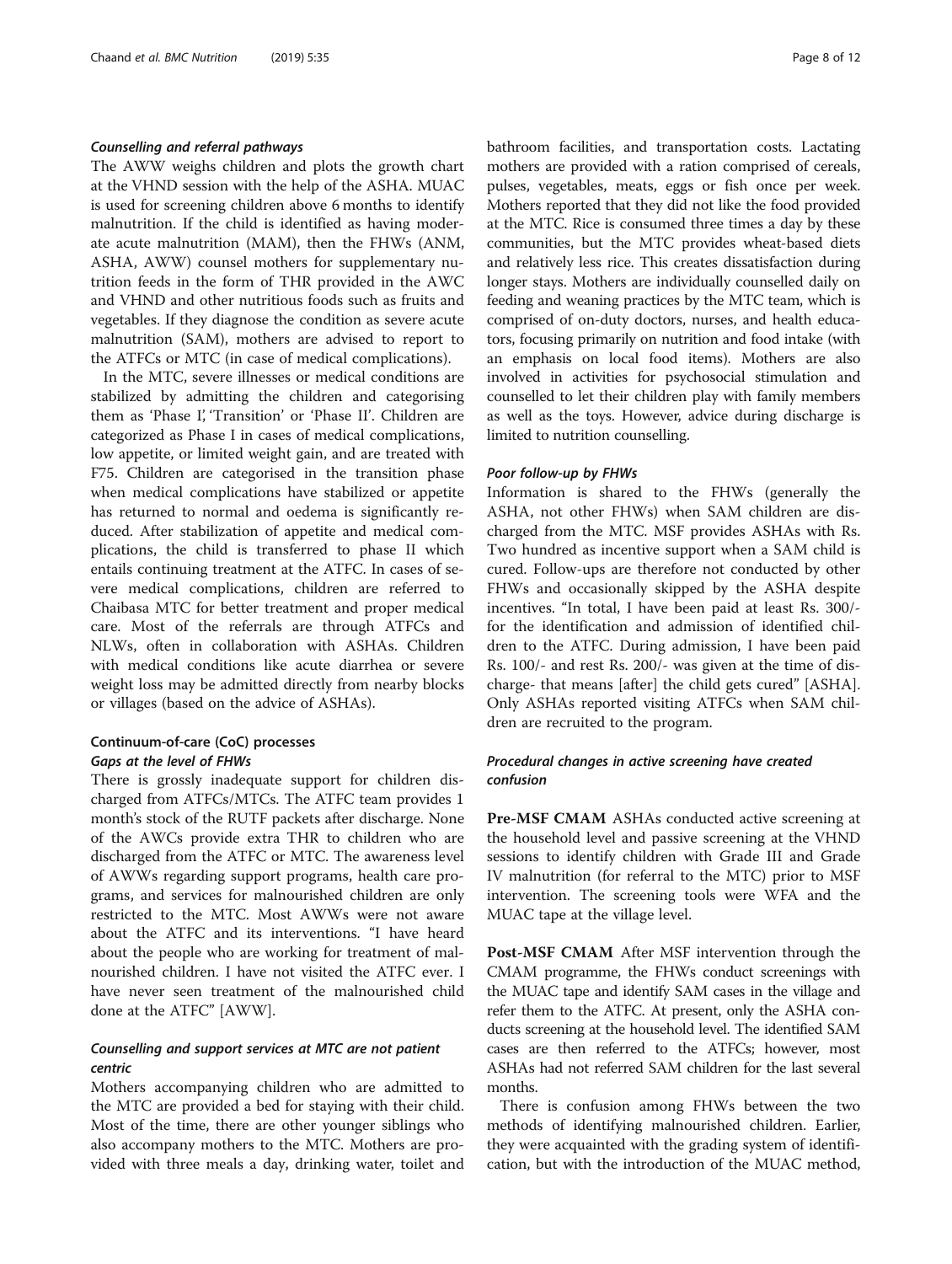they were confused about how to identify appropriate cases for referrals.

#### Barriers and challenges

## Nutrition link workers find active screening challenging

The NLWs (of the MSF program) screen children in the community using the MUAC tape. Before screening, they first identify children who are physically weak and look very skinny. Other than the physical appearance, children with medical conditions (commonly, fever and diarrhea) are also screened and sent to ATFCs. Oedema is not considered during screening. NLWs find active screening challenging due to the remote location of the forest villages, which often leads to exclusion of cases. The NLWs prefer to conduct active screening in the VHND, where they can identify SAM children and bring them to the ATFC. The FHWs disseminate information to mothers about VHND based on their immunization list. Dependence of NLWs on VHND alone for case identification leads to exclusion of malnourished children who do not attend VHND. Villages that are easier to access in terms of distance and terrain are covered fully by NLWs.

#### Counseling of MAM children is weak

NLWs are required to identify MAM children through active screening and counsel families for locally available nutritious food items. While screening and enlisting is reasonably adequate in most villages, counselling services are inadequate; NLWs recommend locally available nutritious foods, but specific details were observed to be missing. Several NLWs were unsure about services available in the AWC and are not informed whether mothers are receiving services from the AWC or not. The major focus of NLWs is on ensuring that SAM children are enrolled in the programme.

Many of the health educators are not fluent in the local languages (Ho and Odiya) and face major challenges during counselling. They also find it challenging to quickly establish a trusting relationship with mothers and caregivers during the initial visits.

## Poor coordination between health providers

The NLWs do not seem to be active in their village or community and they have limited interactions with village leaders and FHWs. There is evidence of some tension between other government health workers because of the higher salary paid by MSF for very similar work.

NLWs seem to be less aware of the importance of collaboration with FHWs and their role in the programme. They are only accompanied by ASHAs during home visits for screening on rare occasions. NLWs find it challenging to convince mothers and family members to adhere to the treatment plan and ASHAs or AWWs do not accompany the NLWs during these follow-up visits.

The CMAM programme seems to be running in parallel to government institutions without ensuring adequate collaboration and participation of FHWs.

## Lack of internal coordination within MSF

HEs supervise the NLWs in their respective ATFCs. There are no cogent monitoring mechanisms to review daily activities conducted by NLWs. NLWs from the most remote and forested villages find it difficult to communicate on a daily basis with the HE due to poor network connectivity which hinders feedback and support.

#### Community engagement is inadequate

NLWs are required to participate in village-level meetings with the Munda, Mukhiya and other key persons or active groups to discuss SAM cases and malnutrition. In practice, they hardly ever attend such village meetings as they lack clarity about the need for such participation.

The panchayat (local self-government) members of the village are responsible for ensuring that members of the Village Health & Sanitation Nutrition Committee (VHSNC) are available to support the VHND sessions. PRI members do not visit the AWC on the VHND and are not aware of the need to participate in VHND sessions: "I don't know whether I am supposed to attend the VHND or not. I have never been asked to be present at the day of VHND" [PRI member].

### **Discussion**

The nutritional status of a child is not determined by feeding alone; it is an outcome of multiple drivers. The socioeconomic position of a household, access to water and sanitation, and access to health care services are some of the risk factors for stunting [[20](#page-11-0)]. This study reveals important gaps in perceptions and practices regarding malnutrition among under-five children in Chakardharpur with respect to food insecurity, poverty, and suboptimal support systems. A household's capacity to provide adequate nutrition to children depends largely on factors such as geography, limited livelihood opportunities, poverty, food insecurity (especially among forest-dependent tribal households) and multiple migration cycles [[21\]](#page-11-0). The vulnerability is accentuated during lean seasons [[22](#page-11-0)].

Poor feeding and caring practices contribute to childhood malnutrition, which is often aggravated by suboptimal health service coverage [[23](#page-11-0)]. Gaps in the social safety net and welfare schemes (with respect to access and availability of safe drinking water, toilets, food rations, and day care centres) act as key social determinants of malnutrition in the community. Mothers constantly juggle competing demands for time—livelihood, household chores, care of other siblings—which has a bearing on optimal care and feeding of young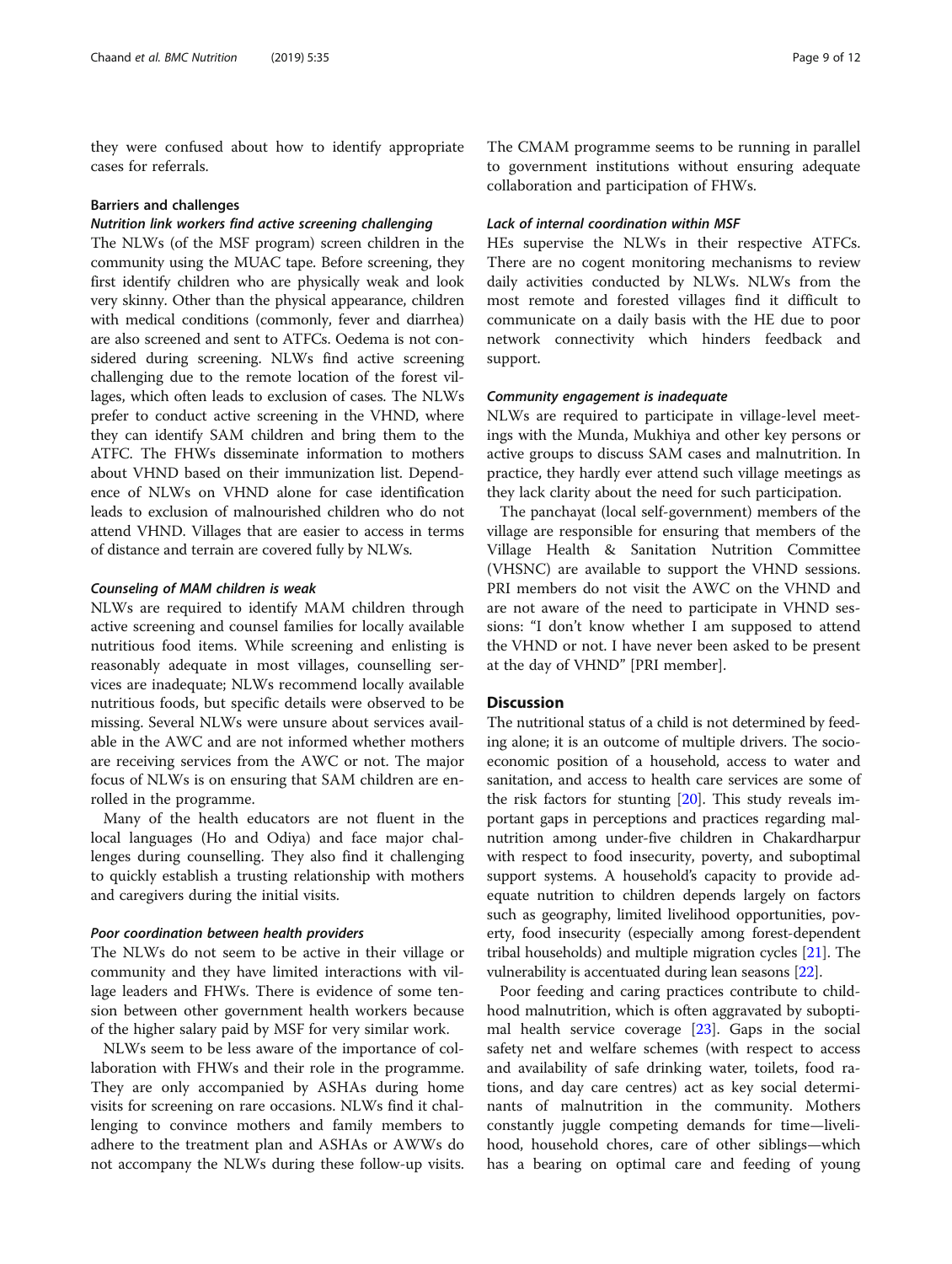children, especially those at risk or suffering from malnutrition. This inability to provide appropriate and timely care to children (at risk, sick and malnourished) is often in the context of a normalized experience of malnutrition [[19](#page-11-0)]. Poor health literacy, delay in access to care, time constraints faced by mothers, and community perceptions of malnutrition as a disease inform the 'decision to seek care' [\[24](#page-11-0)]. The success of the CMAM program is contingent on addressing these drivers alongside providing care and treatment for children who meet screening and referral criteria.

The study points to several critical issues related to strengthening the CMAM program, especially with respect to knowledge and skill gaps of personnel as well as operational needs. The implementation of the CMAM program in its current form entails certain bottlenecks that include a lack of defined responsibilities, lack of clarity in roles, inadequate coordination within MSF, and lack of collaboration between MSF and the existing public health system.

#### Strengthening the capacity of health staff

Regular refresher training sessions need to be held for NLWs and HEs to address gaps in service provision. These sessions should clarify the content and execution of counselling sessions with the community, in order to train the HEs and NLWs on how to disseminate positive health care practices and actively engage the mothers.

For HEs, these trainings should cover how to record the social history of ATFC beneficiaries, so that counselling can be tailored. For NLWs, the training should also include regular exposure visits to other ATFCs. They should receive on-site trainings on identifying sick children, MAM cases, and complicated or uncomplicated SAM cases in order to improve active screening, passive screening, and referrals. NLWs must also be trained on the specific care needs of children in these categories and be made aware of the services available for them at the AWC, ATFC, and MTC, so that appropriate care and referral decisions can be made.

The program would also benefit from an expansion of the roles of NLWs and HEs. We observed that NLWs require supportive supervision to conduct field operations (coordination, screening, and referral). The role of HEs needs to be extended to provide active supervision and support to NLWs. Potential areas of engagement include coordinating with NLWs for screening and identifying new cases, and providing technical support and supervision to NLWs during screening, counselling, and follow up.

### Ensuring continuum of care and prevention of relapse

A document registering a detailed social history should be prepared along with the medical history of each beneficiary. This complete document report for each beneficiary must be easily accessible across different levels (AWC, ANM, ATFC and MTC) to facilitate smooth transition and continuum of care. The MIS must include a complete listing of sick MAM children who come repeatedly to the ATFC or MTC, but do not qualify for admissions. These cases can be linked to the AWC/SC/FRU for appropriate care services. Weekly reports for children discharged from the ATFC must be maintained and monitored weekly for a minimum of 2 months in order to prevent relapse and delays in recognition.

Discharged cases should be regularly followed up and provided with need-based care support to prevent relapse. Context-specific individual care and treatment plans should be formulated for all admissions as part of a revised community engagement strategy. It is advisable to assign personnel for developing individual care plans at each care point (ATFC and MTC), and share plans during care transitions across multiple points (i.e. ATFC, MTC and district hospital, along with referrals back to previous levels). Community-based education regarding adequate nutrition during pregnancy must be strengthened as part of the community engagement strategy in order to ensure mothers are eating a healthy and varied diet.

Collaboration between MSF frontline staff and FHWs regarding cases treated at the ATFC (ATFC beneficiaries and SAM children transferred from MTC to ATFC) must be improved. Treatment details of each beneficiary need to be shared before discharge with the respective AWWs/ANMs, including their specific medical care needs, in order to ensure continuum of care.

## Conclusions

Strengthening the capacity of the existing health staff, ensuring continuity in care, improving ongoing community education and engagement efforts to prevent relapses, and making care facilities more patient-friendly are key components of any successful CMAM model.

## **Endnotes**

 $1$ Between 2004 and 05 and 2011–12, the decline in poverty was 8.3%, almost half the decline at the national level (15.3%). Monthly Per Capita Expenditure (MPCE) of the state (as per the National Sample Survey [NSS] data) has been lower than the national average both in nominal and real terms (both in urban and rural areas). <sup>2</sup>

 $2$ Munda: The headman of the village under the traditional system of the local governance system, based on the long historical 'Munda-Manki System'. His post is hereditary. The Munda is a chief among equals and not the superior or overlord.

The mothers do not breastfeed their baby at a specific time interval for a specified number of feeds. The practice of breastfeeding depends on number of times a baby asks for milk. The mothers report that when the baby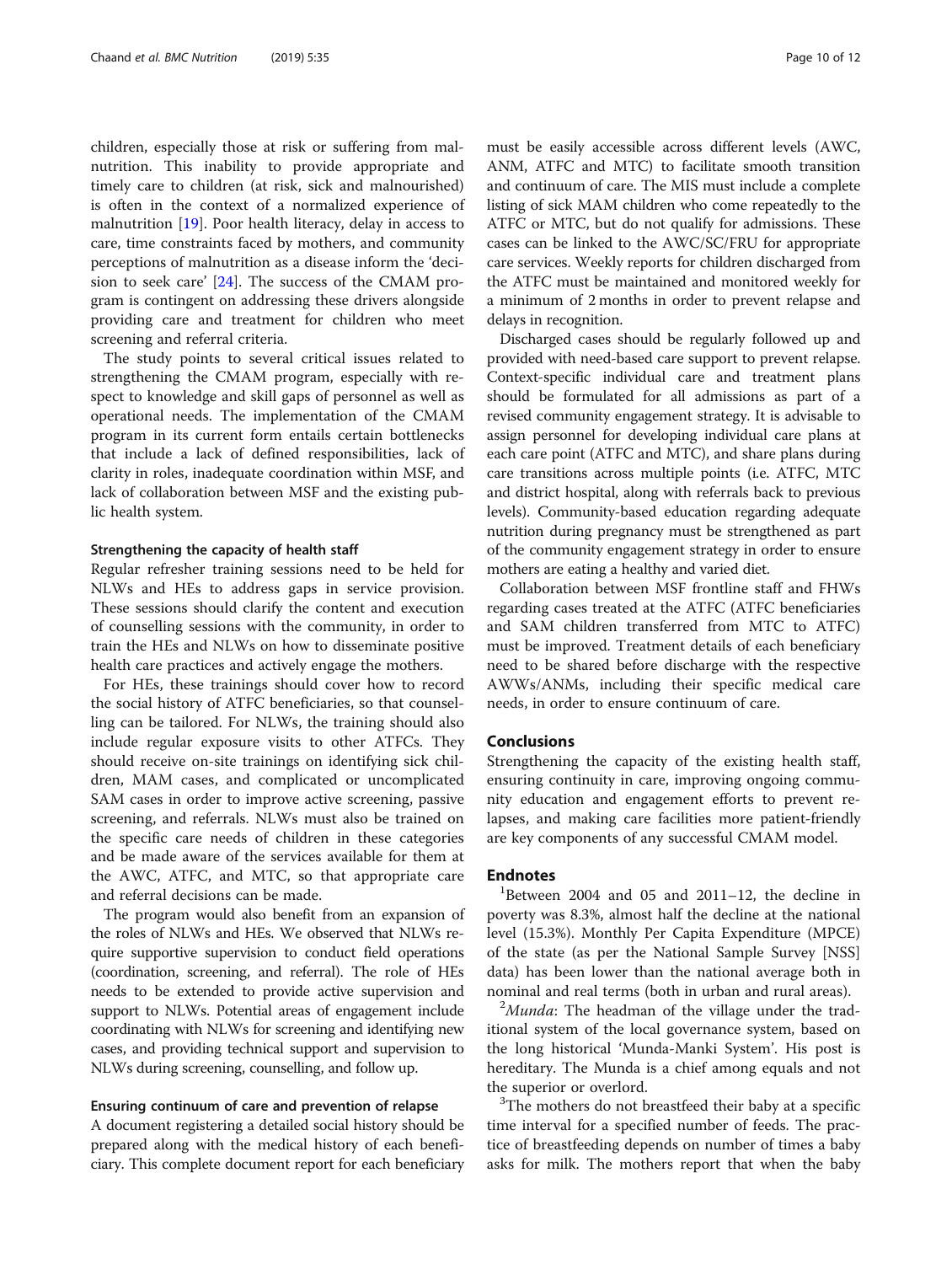<span id="page-10-0"></span>cries, they understand that the baby is hungry and needs to be fed.

<sup>4</sup>A ritual of giving grain to a child for the first time, which is performed by the age of 6 months.

 $5$ Child passes stool for more than 6–7 times a day. The stool gives a foul smell, and is watery in nature or changes color.

<sup>6</sup>Traditional health practitioner: They use their five senses to diagnose and treat diseases using medicinal plants and animals. <sup>7</sup>

 $7$ Faith healers: They diagnose the ailments with the mantras (chants) and the causes proclaims are due to the possession of evil spirit. They treat or cure the ailments by chants only.

<sup>8</sup>A cultural practice conducted within 6 days after delivery. The family takes mother to the village where prayers are offered after which the community believes that the mother becomes pure eligible to meet people. It is believed that this ritual help mothers to produce enough milk for the child.

#### Abbreviations

ANC: Ante Natal Care; ANM: Auxiliary Nursing Midwives; ASHA: Accredited Social Health Activist; ASHA: Accredited Social health Activist; ATFC: Ambulatory Therapeutic Feeding Centre; AWC: Anganwadi Centre; AWW: Anganwadi Worker; CHC: Community Health Centre; CKP: Chakradharpur; CMAM: Community Based Management of Acute Malnutrition; DH: District Hospital; FAO: Food and Agriculture Organization; FHW: Frontline Health Workers; FRUs: First Referral Unit; GNM: General Nursing and Midwifery; HE: Health Educator; ICDS: Integrated Child Development Services; IEC: Information Education Communication; IMNCI: Integrated Management of Childhood Sickness; IYCF: Infant and Young Child Feeding; MPEC: Monthly Per Capita Expenditure; MPI: Multidimensional poverty index; MPI: Multi-dimensional Poverty Index; MSF: Médecins Sans Frontières; MTC: Malnutrition Treatment centre; MUAC: Mid Upper Arm Circumference; NFHS: National Family Health Survey; NGD: Natural Group Discussion; NGOs: Non-governmental Organization; NLW: Nutrition Link Workers; NRC: Nutritional Rehabilitation Centre; NTFP: Non Timber Forest Produce; PDS: Public Distribution System; PRI: Panchayati Raj Institution; RUTF: Ready-to-use therapeutic foods; SAM: Severe Acute Malnutrition; SC: Sub Centre; SCM: Severe Chronic Malnutrition; SD: Standard Deviation; SN: Supplementary Nutrition; TFP: Therapeutic Feeding Program; VHND: Village Health and Nutrition Day; VHSNC: Village Health and Sanitation and Nutrition Committee; WAZ: Weight for Age; WHO: World Health Organization

#### Acknowledgements

This study would not have been possible without the dedicated efforts of the Medecins Sans Frontieres field team in Jharkhand.

#### Authors' contributions

This study has evolved and been designed as part of a larger intervention by Medecins Sans Frontieres for the community management of severe acute malnutrition. As such, there are a larger than normal list of people who have contributed substantially to the design, implementation and drafting of this study, reflecting the involvement of three institutions (Medecins Sans Frontieres, Jawaharlal Nehru University, and Rajendra Institute of Medical Sciences Ranchi). IC, MH, FF, ME, SB, and RD contributed to the conception and design of the study. IC, MH, MN, AH, RM, SB and RD assisted in data acquisition and analysis. IC, MN, VK, SB and RD drafted the work, while IC, MH, MN, SB and RD provided substantial revisions to the manuscript. All authors approved the submitted version.

#### Funding

Funding for the study was provided through normal Medecins Sans Frontieres fundraising activities. The funders had no role in the study design, data collection and analysis, decision to publish, or preparation of the manuscript.

#### Availability of data and materials

The de-identified transcripts that support the findings of this study are available from the corresponding author, Dr. Sakib Burza. However, restrictions apply to the availability of these data, which were used under license for the current study; hence, they are not publicly available. Data are, however, available from the corresponding author upon reasonable request and with the permission of Medecins Sans Frontieres.

#### Ethics approval and consent to participate

Ethics approval was obtained from Medecins Sans Frontieres Ethics Review Board, Jawaharlal Nehru University Ethics Review Board, as well as Rajendra Institute of Medical Sciences Ethics Committee. All participants in the study provided written informed consent.

#### Consent for publication

Not applicable.

#### Competing interests

The authors declare that they have no competing interests.

#### Author details

<sup>1</sup> Jawaharlal Nehru University, New Delhi, India. <sup>2</sup>Medecins Sans Frontieres, New Delhi, India. <sup>3</sup> Rajendra Institute of Medical Sciences, Ranchi, India.<br><sup>4</sup> Medecins Sans Frontieres, Barcelona, Spain. <sup>4</sup>Medecins Sans Frontieres, Barcelona, Spain.

## Received: 21 January 2019 Accepted: 24 June 2019 Published online: 02 July 2019

#### References

- 1. Child and Maternal Nutrition. 2014. In: Food and Agriculture Organization of the United Nations [Internet]. 2014. [cited June 11 2018]. Available from [http://www.fao.org/assets/infographics/FAO-Infographic-](http://www.fao.org/assets/infographics/FAO-Infographic-ChildMaternalNutrition-en.pdf)[ChildMaternalNutrition-en.pdf](http://www.fao.org/assets/infographics/FAO-Infographic-ChildMaternalNutrition-en.pdf)
- 2. Mamidi RS, Shidhaye P, Radhakrishna K, Babu J, Reddy PS. Pattern of growth faltering and recovery in Under-5 children in India using WHO growth standards - a study on first and third National Family Health Survey. Indian Pediatr. 2011;48:855–60.
- 3. Dasgupta R, Sinha D, Yumnam V. Programmatic response to malnutrition in India: room for more than one elephant? Indian Pediatr. 2014;51:863–8.
- 4. Blössner M, Onis M. Malnutrition Quantifying the health impact at national and local levels. Environmental Burden of Disease Series. 2005;12. Available from: [http://www.who.int/quantifying\\_ehimpacts/publications/MalnutritionEBD12.pdf.](http://www.who.int/quantifying_ehimpacts/publications/MalnutritionEBD12.pdf)
- 5. Brennan L, McDonald J, Shlomowitz R. Infant feeding practices and chronic child malnutrition in the Indian states of Karnataka and Uttar Pradesh. Econ Hum Biol. 2004;2:139–58.
- Kumar AK. Why are levels of child malnutrition high? The Hindu. 22 June 2007. Available from [http://www.thehindu.com/todays-paper/tp-opinion/why-are](http://www.thehindu.com/todays-paper/tp-opinion/why-are-levels-of-child-malnutrition-high/article1859566.ece)[levels-of-child-malnutrition-high/article1859566.ece](http://www.thehindu.com/todays-paper/tp-opinion/why-are-levels-of-child-malnutrition-high/article1859566.ece). Cited 11 June 2018.
- 7. Gupta S, Singh K. An analysis of changing rural-urban consumption pattern in India. IOSR J Humanit Soc Sci. 2016;21(9):56–71.
- 8. Himanshu. Recent trends in poverty and inequality: some preliminary results. Econ Polit Wkly. 2007;42(6):497–508.
- 9. Chaand I. Mapping transitions in food insecurity in 'pure' tribal villages; Latehar. M Phil Dissertation, Centre of Social Medicine and Community Health, Jawaharlal Nehru University, New Delhi. 2015.
- 10. CINI-USAID. Performance needs assessment of integrated child development services scheme in Jharkhand. 2012; Unpublished Report, Ranchi, Jharkhand.
- 11. Suresh K, Arora NK, Dasgupta R, Chaturvedi S, Ramji S, Rewal S. Managing childhood under-nutrition role and scope of health services. Econ Polit Wkly. 2012;47(16):15–9.
- 12. Chaturvedi S, Ramji S, Arora NK, Rewal S, Dasgupta R, Deshmukh V, et al. Time-constrained mother and expanding market: emerging model of under-nutrition in India. BMC Public Health. 2016;16:632.